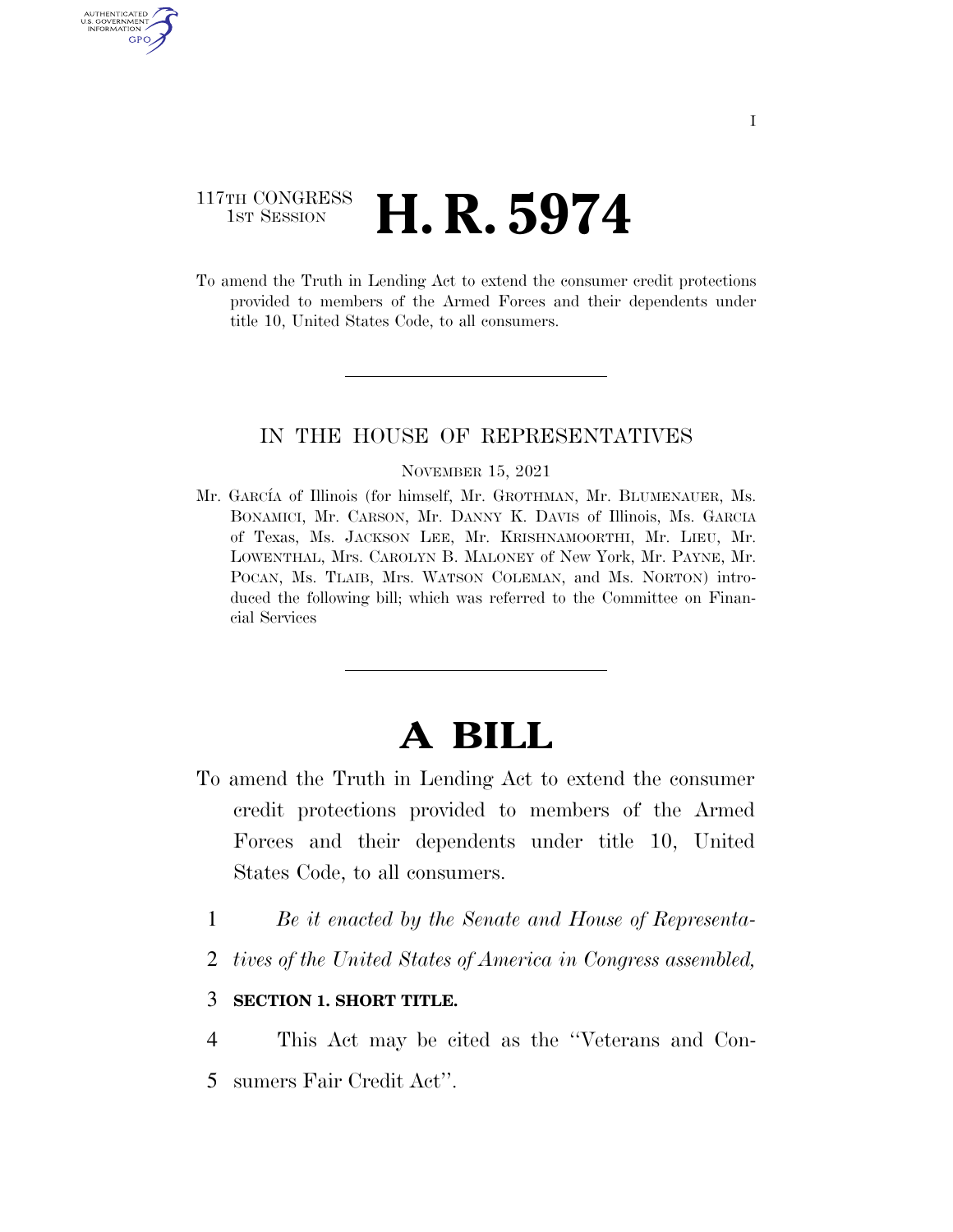# **SEC. 2. LIMITATIONS ON CONSUMER CREDIT AND MAX- IMUM RATES OF INTEREST.**  (a) IN GENERAL.—Chapter 2 of the Truth in Lend- ing Act (15 U.S.C. 1631 et seq.) is amended by adding at the end the following: **''§ 140B. Limitations on consumer credit and max- imum rates of interest**  8 "(a) APPLICATION OF THE MILITARY LENDING ACT.— 10  $\frac{10}{10}$  In GENERAL.—Except as provided in para- graph (2), section 987(b) of title 10, United States Code (commonly referred to as the 'Military Lending Act'), shall apply to a creditor who extends con- sumer credit to a consumer to the same extent as such section applies to a creditor who extends con- sumer credit to a covered member or a dependent with respect to a covered member (as those terms are defined in such section 987). ''(2) EXCEPTIONS.—Paragraph (1) shall not apply to— 21  $\langle (A) \rangle$  a residential mortgage; 22  $\text{``(B) a loan procedure}$  in the course of pur- chasing a car, when that loan is offered for the express purpose of financing the purchase and is secured by the car procured; or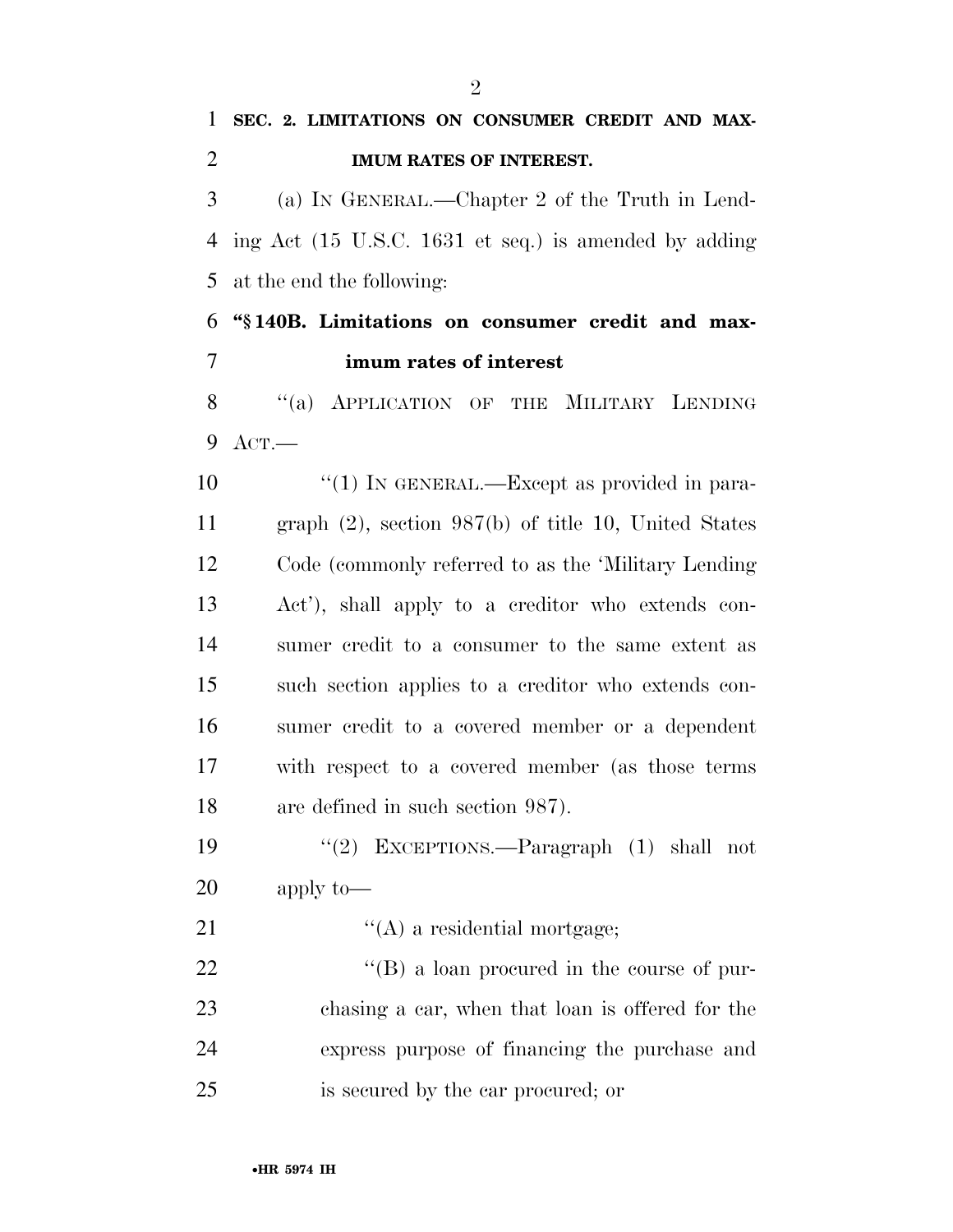| $\mathbf{1}$   | " $(C)$ a loan made by a Federal credit                          |
|----------------|------------------------------------------------------------------|
| $\overline{2}$ | union, as that term is defined in section 101 of                 |
| 3              | the Federal Credit Union Act (12 U.S.C.                          |
| $\overline{4}$ | 1752), subject to the usury limit provided under                 |
| 5              | section $107(5)(A)$ of the Federal Credit Union                  |
| 6              | Act $(12 \text{ U.S.C. } 1757(5)(\text{A}))$ , as implemented by |
| $\overline{7}$ | National Credit Union Administration<br>the                      |
| 8              | Board.                                                           |
| 9              | "(b) NO EXEMPTIONS PERMITTED.—The exemption                      |
| 10             | authority of the Bureau under section 105(f) shall not           |
| 11             | apply with respect to this section.                              |
| 12             | "(c) CALCULATION OF THE ANNUAL PERCENTAGE                        |
| 13             | RATE FOR OPEN-END CREDIT.                                        |
| 14             | "(1) IN GENERAL.—For purposes of this sec-                       |
| 15             | tion, the annual percentage rate applicable to an                |
| 16             | open end credit plan shall be calculated under sec-              |
| 17             | tion $107(a)(2)$ , subject to adjustments to the                 |
| 18             | amount considered a finance charge, as provided in               |
| 19             | the rules issued by the Secretary of Defense on July             |
| <b>20</b>      | $22, 2015,$ to carry out section 987 of title 10,                |
| 21             | United States Code.                                              |
| 22             | "(2) EXCEPTION TO FINANCE CHARGE CAL-                            |
| 23             | CULATION.-                                                       |
| 24             | "(A) IN GENERAL.—Notwithstanding para-                           |
| 25             | $graph(1)$ , for consumer credit extended in a                   |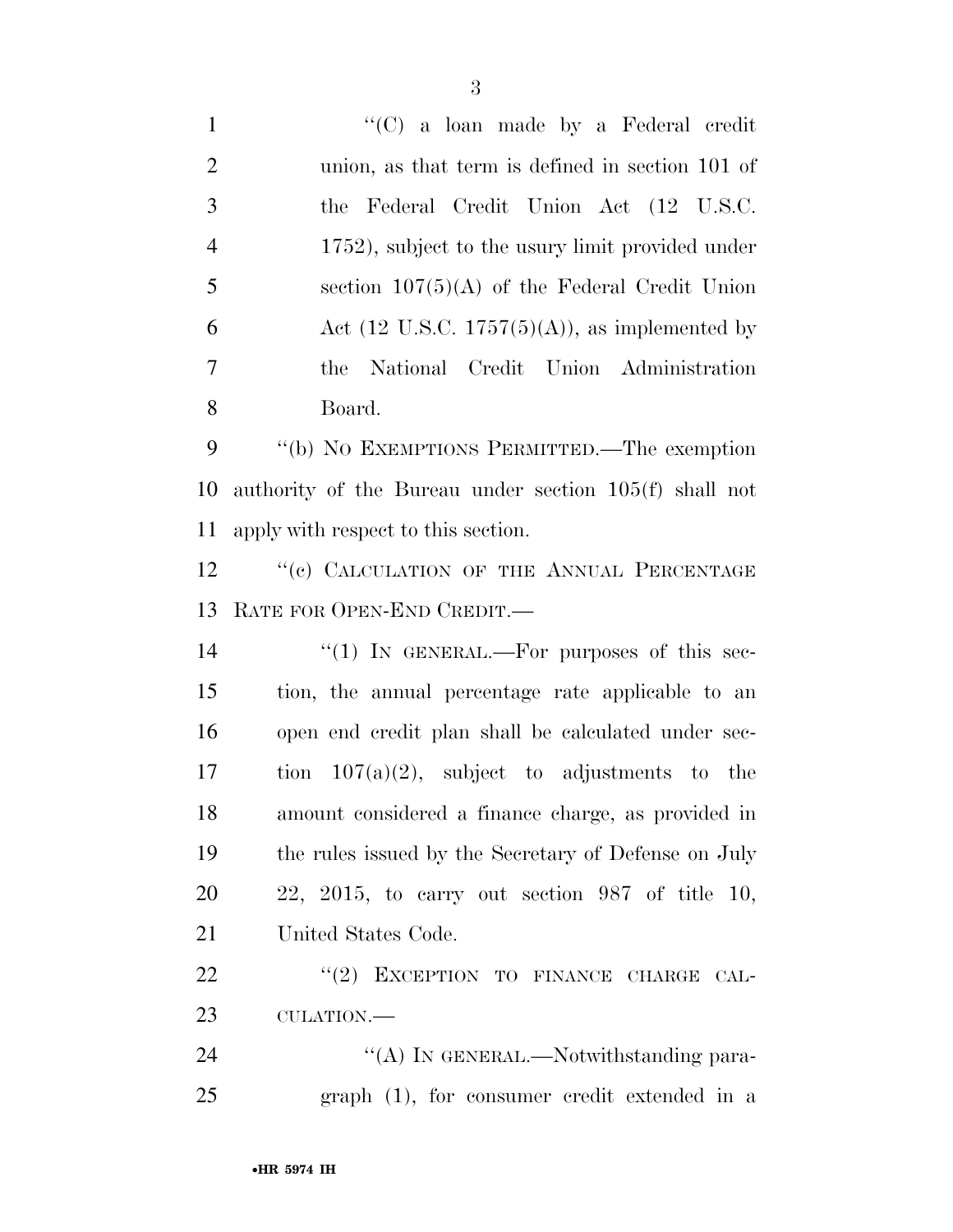| $\mathbf{1}$   | credit card account under an open end (not                  |
|----------------|-------------------------------------------------------------|
| $\overline{2}$ | home-secured) consumer credit plan, a bona                  |
| 3              | fide fee other than a periodic rate is not a                |
| $\overline{4}$ | charge required to be included within the fi-               |
| 5              | nance charge for purposes of this section if the            |
| 6              | fee is assessed in compliance with section                  |
| $\overline{7}$ | $127(n)$ .                                                  |
| 8              | "(B) LIMITATION.—Subparagraph<br>(A)                        |
| 9              | shall not apply to—                                         |
| 10             | "(i) any credit insurance premium or                        |
| 11             | fee, including any charge for single pre-                   |
| 12             | mium credit insurance, any fee for a debt                   |
| 13             | cancellation contract, or any fee for a debt                |
| 14             | suspension agreement; or                                    |
| 15             | "(ii) any fee for a credit-related ancil-                   |
| 16             | lary product sold in connection with the                    |
| 17             | eredit card account under an open-end (not                  |
| 18             | home-secured) consumer credit plan.                         |
| 19             | "(d) RELATION TO STATE LAW.—Nothing in this                 |
| 20             | section may be construed to preempt any provision of        |
| 21             | State law that provides greater protection to consumers     |
| 22             | than is provided under this section.                        |
| 23             | "(e) PENALTIES AND REMEDIES.—Section $987(f)$ of            |
| 24             | title 10, United States Code, shall apply to a creditor who |
| 25             | extends consumer credit to a consumer in violation of this  |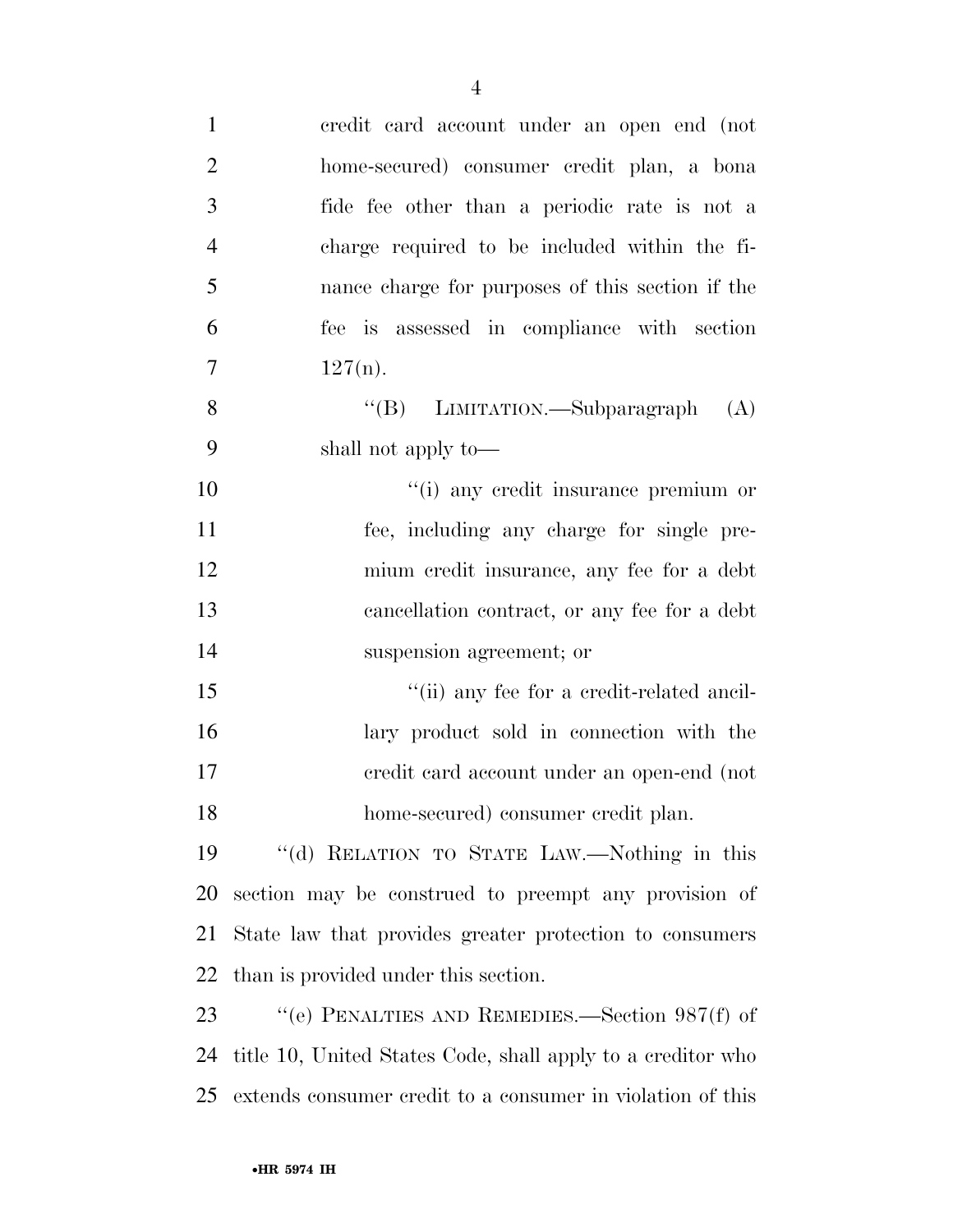section to the same extent as such section 987(f) applies to a creditor who extends consumer credit to a covered member or a dependent with respect to a covered member (as those terms are defined in such section 987). ''(f) PRESERVATION OF STATE ENFORCEMENT.—

 ''(1) STATE ATTORNEYS GENERAL.—Not later than 3 years after the date on which a violation of this section occurs, the attorney general of a State (or an equivalent official) may bring a civil action in the name of that State—

11 ''(A) in any district court of the United States that is located in that State or in a State court that is located in that State and that has jurisdiction over the defendant; and  $"({\rm B})$  to—

16  $\frac{1}{10}$  enforce provisions of this section or rules issued under this section; and 18 ''(ii) secure remedies under provisions of this section or remedies otherwise pro-20 vided under other law.

21 "(2) STATE REGULATORS.—Not later than 3 years after the date on which a violation of this sec- tion occurs, a State regulator may bring a civil ac-tion or initiate another appropriate proceeding to—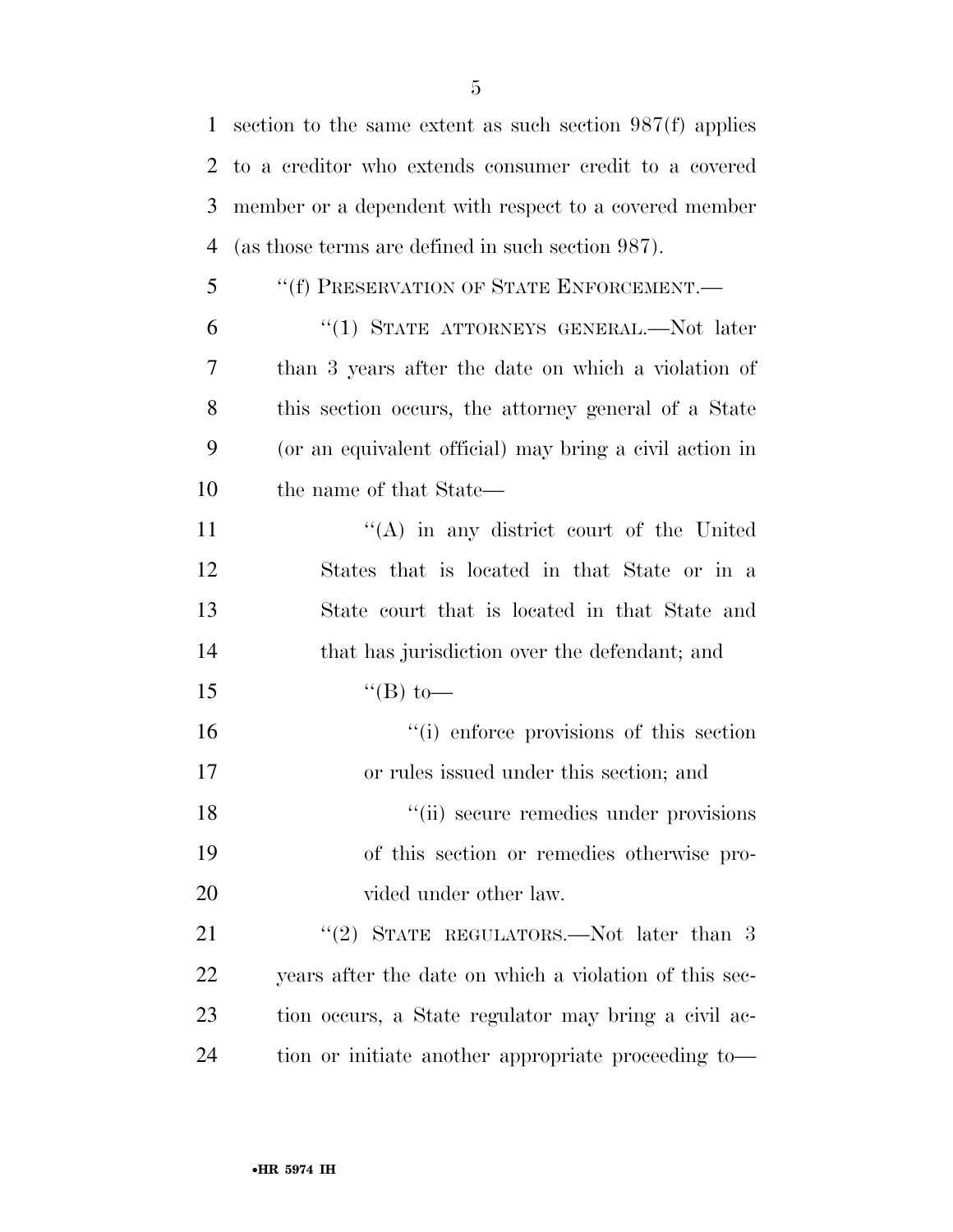| $\mathbf{1}$   | $\lq\lq$ enforce the provisions of this section         |
|----------------|---------------------------------------------------------|
| $\overline{2}$ | or regulations issued under this section with re-       |
| 3              | spect to any entity that is, or is required to be,      |
| $\overline{4}$ | State-chartered, incorporated, licensed, or oth-        |
| 5              | erwise authorized to do business under State            |
| 6              | law; and                                                |
| 7              | "(B) secure remedies under provisions of                |
| 8              | section or remedies otherwise provided<br>this          |
| 9              | under other provisions of law with respect to an        |
| 10             | entity described in subparagraph $(A)$ .                |
| 11             | "(3) NOTICE REQUIREMENT; ADDITIONAL REG-                |
| 12             | ULATIONS.—Subsections (b), (c), and (d) of section      |
| 13             | 1042 of the Consumer Financial Protection Act of        |
| 14             | $2010$ (12 U.S.C. 5552), shall apply to a civil action  |
| 15             | or other appropriate proceeding brought or initiated    |
| 16             | under paragraph $(1)$ or $(2)$ to the same extent as    |
| 17             | those subsections apply to actions and other admin-     |
| 18             | istrative and regulatory proceedings described in       |
| 19             | subsection (a) of such section $1042$ .                 |
| 20             | "(g) REGULATIONS.—                                      |
| 21             | $\lq(1)$ IN GENERAL.—Notwithstanding section            |
| 22             | $1027(o)$ of the Consumer Financial Protection Act      |
| 23             | of $2010$ (12 U.S.C. $5517(0)$ ), not later than 1 year |
| 24             | after the date of enactment of this section, the Bu-    |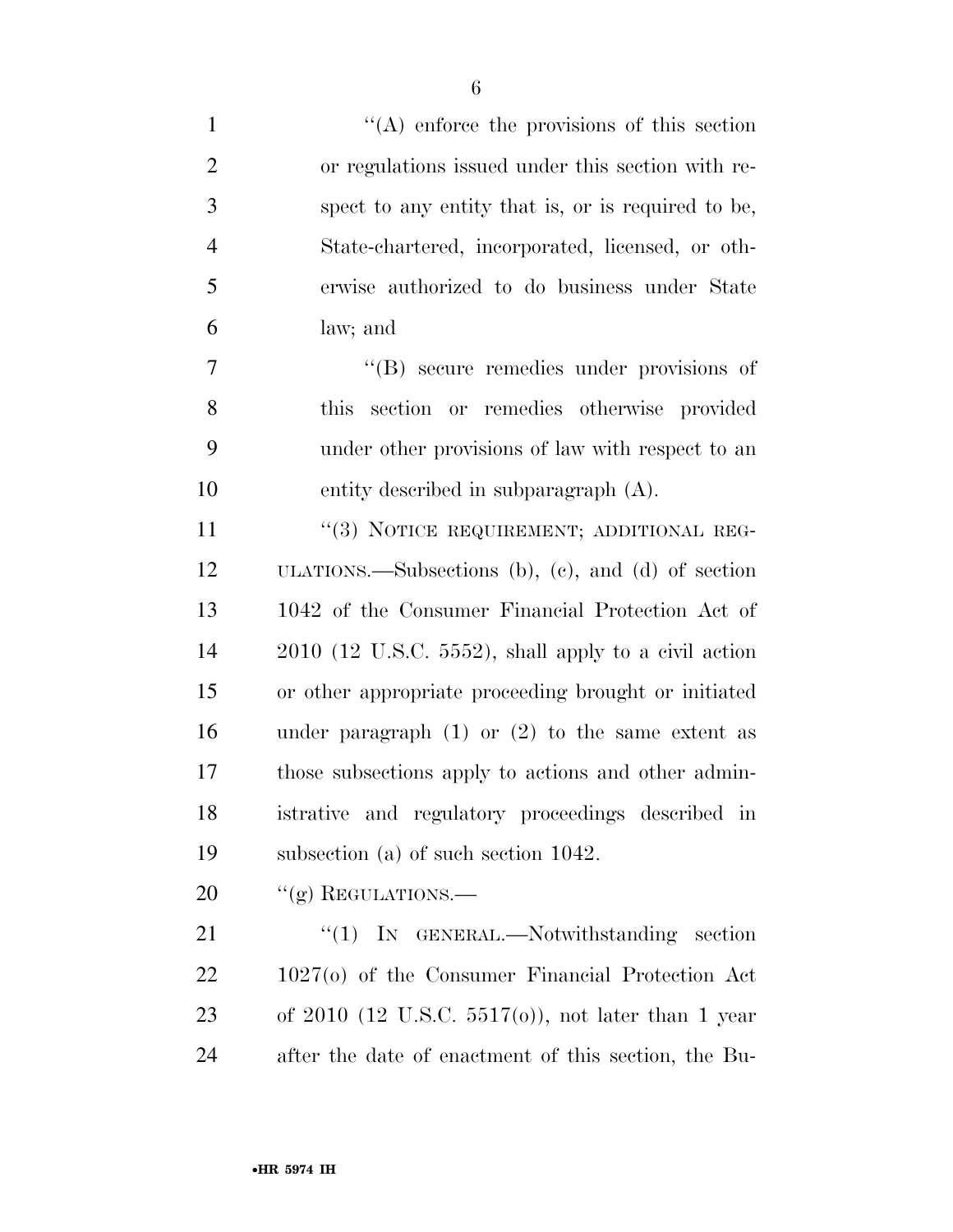| $\mathbf{1}$   | reau, in consultation with the Secretary of Defense, |
|----------------|------------------------------------------------------|
| $\overline{2}$ | shall—                                               |
| 3              | "(A) issue rules carrying out this section;          |
| $\overline{4}$ | and                                                  |
| 5              | "(B) notify Congress and the public, in-             |
| 6              | cluding on the website of the Bureau, regarding      |
| 7              | the issuance of the rules required under sub-        |
| 8              | paragraph $(A)$ .                                    |
| 9              | " $(2)$ CONSISTENCY.—The rules issued by the         |
| 10             | Bureau under paragraph $(1)$ —                       |
| 11             | $\lq\lq$ shall be consistent with rules issued       |
| 12             | by the Secretary of Defense to carry out section     |
| 13             | 987 of title 10, United States Code; and             |
| 14             | $\lq\lq (B)$ may not provide lesser protection to    |
| 15             | consumers than the protection afforded covered       |
| 16             | members, as that term is defined in section 987      |
| 17             | of title 10, United States Code, in applicable       |
| 18             | provisions in the rules issued by the Secretary      |
| 19             | of Defense on July 22, 2015, to carry out such       |
| 20             | section 987.".                                       |
| 21             | (b) CLERICAL AMENDMENT.—The table of contents        |
| 22             | for chapter 2 of the Truth in Lending Act is amended |
| 23             | by adding at the end the following:                  |

''140B. Limitations on consumer credit and maximum rates of interest.''.